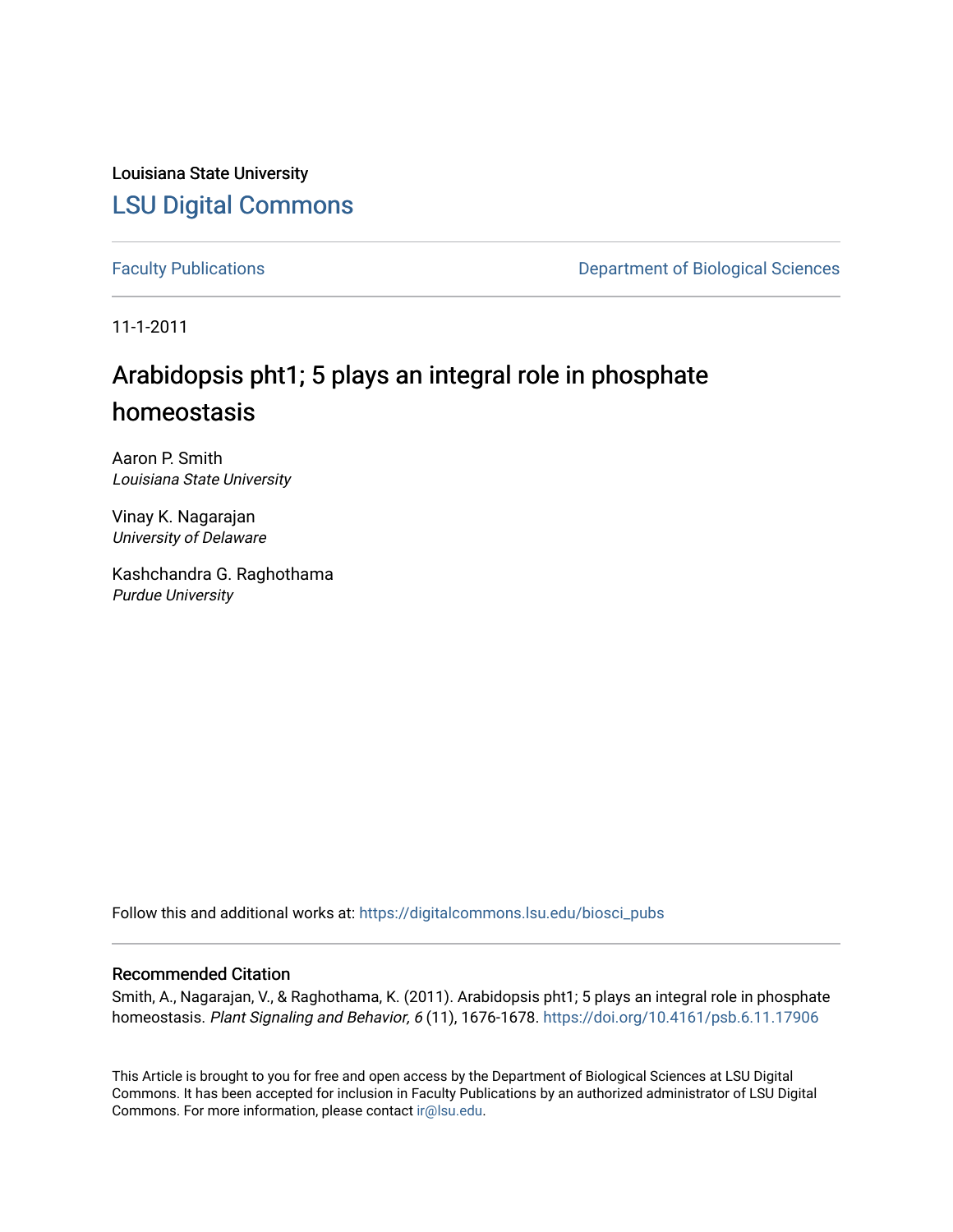



**Plant Signaling & Behavior**

**ISSN: (Print) 1559-2324 (Online) Journal homepage:<https://www.tandfonline.com/loi/kpsb20>**

## **Arabidopsis Pht1;5 plays an integral role in phosphate homeostasis**

**Aaron P. Smith, Vinay K. Nagarajan & Kashchandra G. Raghothama**

**To cite this article:** Aaron P. Smith, Vinay K. Nagarajan & Kashchandra G. Raghothama (2011) Arabidopsis Pht1;5 plays an integral role in phosphate homeostasis, Plant Signaling & Behavior, 6:11, 1676-1678, DOI: [10.4161/psb.6.11.17906](https://www.tandfonline.com/action/showCitFormats?doi=10.4161/psb.6.11.17906)

**To link to this article:** <https://doi.org/10.4161/psb.6.11.17906>



Published online: 01 Nov 2011.



 $\overrightarrow{S}$  [Submit your article to this journal](https://www.tandfonline.com/action/authorSubmission?journalCode=kpsb20&show=instructions)  $\overrightarrow{S}$ 

**III** Article views: 206



 $\overline{\mathbf{C}}$  [View related articles](https://www.tandfonline.com/doi/mlt/10.4161/psb.6.11.17906)  $\mathbf{C}$ 



 $\mathbb{C}$  [Citing articles: 3 View citing articles](https://www.tandfonline.com/doi/citedby/10.4161/psb.6.11.17906#tabModule)  $\mathbb{C}$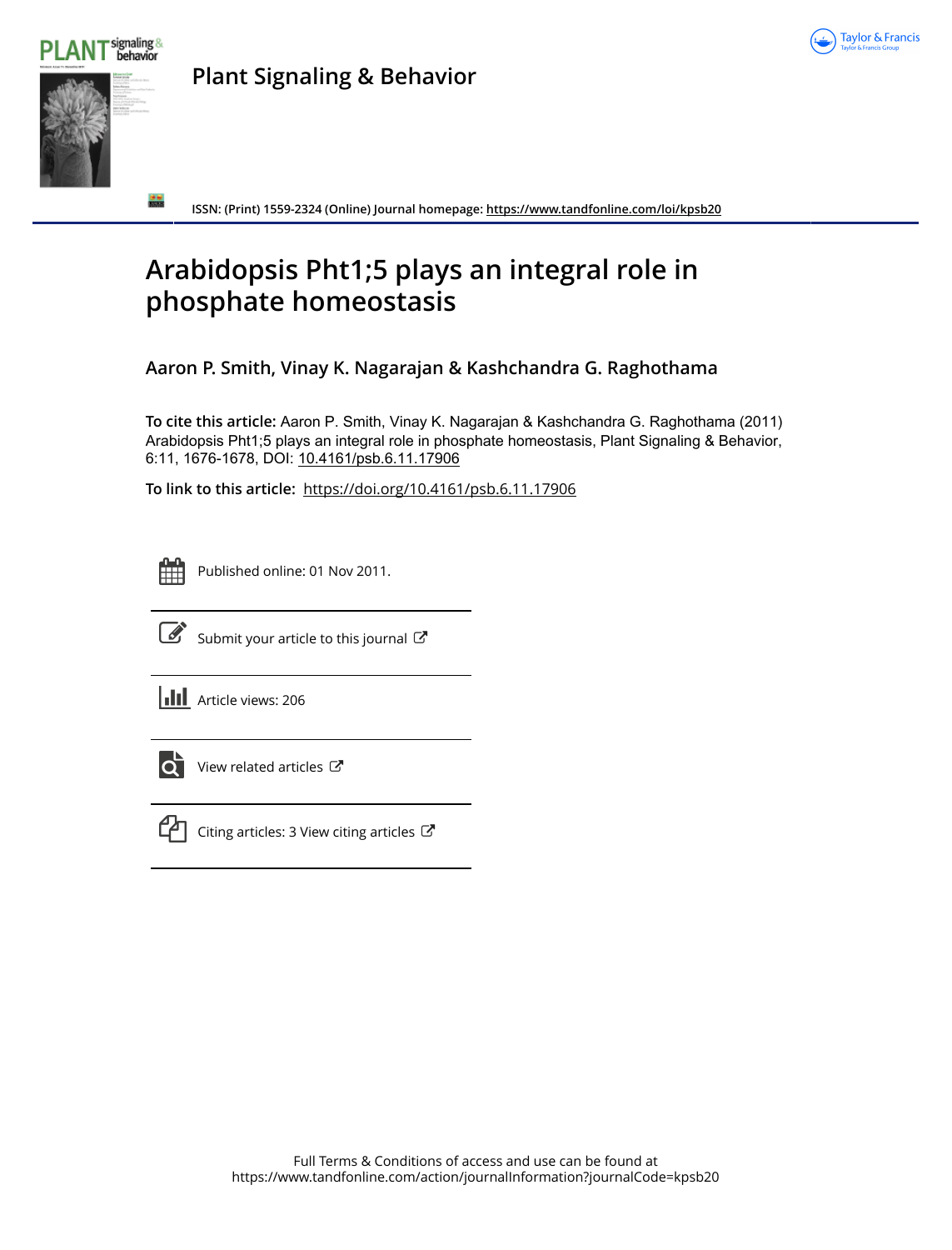# **Arabidopsis Pht1;5 plays an integral role in phosphate homeostasis**

Aaron P. Smith,<sup>1,\*</sup> Vinay K. Nagarajan<sup>2</sup> and Kashchandra G. Raghothama<sup>3</sup>

'Department of Biological Sciences; Louisiana State University; Baton Rouge, LA USA; <sup>2</sup>Delaware Biotechnology Institute; University of Delaware; Newark, DE USA; 3 Department of Horticulture & Landscape Architecture; Purdue University; West Lafayette, IN USA

**Keywords:** phosphorus, Pht1 transporter, Pi distribution, nutrition

Consistent with the corresponding changes in P distribution in these lines. Together our studies reveal a complex role for<br>
Pht1;5 in regulating Pi homeostasis.<br>
Consider the consistent with the corresponding changes in P The mobilization of inorganic phosphate (Pi) in planta is a complex process regulated by a number of developmental and environmental cues. Plants possess many Pi transporters that acquire Pi from the rhizosphere and translocate it throughout the plant. A few members of the high-affinity Pht1 family of Pi transporters have been functionally characterized and, for the most part, have been shown to be involved in Pi acquisition. We recently demonstrated that the Arabidopsis Pi transporter, Pht1;5, plays a key role in translocating Pi between tissues. Loss-of-function *pht1;5* mutant seedlings accumulated more P in shoots relative to wild type but less in roots. In contrast, overexpression of *Pht1;5* resulted in a lower P shoot:root ratio compared with wild type. Also, the rosette leaves of *Pht1;5*-overexpression plants senesced early and contained less P, whereas reproductive organs accumulated more P than those of wild type. Herein we report the molecular response of disrupting *Pht1;5* expression on other factors known to modulate P distribution. The results reveal reciprocal mis-regulation of *PHO1*, *miR399d* and *At4* in the *pht1;5* mutant and *Pht1;5*-overexpressor, Pht1;5 in regulating Pi homeostasis.

Phosphorus (P) is a major macronutrient for plants that is vital to a number of processes. Thus, plants must acquire large quantities of P from the soil and coordinate its distribution to satisfy the developmental requirements of each tissue. P is acquired as inorganic phosphate (Pi) via Pi transporters, which also distribute Pi throughout the plant.<sup>1</sup> A number of plant Pi transporters have been identified based on their homology to the *Saccharomyces cerevisiae* Pho84p Pi transporter. These proteins, which are localized to the plasma-membrane and have 12 membrane-spanning domains, comprise the PHOSPHATE TRANSPORTER 1 (Pht1) family and are presumed to be high-affinity transporters.2 The Arabidopsis Pht1 family contains 9 members, Pht1;1 through Pht1;9.2 Of these, only Pht1;1 and Pht1;4 had previously been functionally characterized, and were shown to be involved in Pi acquisition.<sup>3</sup> Recently, we described the characterization of *Pht1;5* via analyses of loss-of-function mutants and overexpression transgenics.4 We found that Pht1;5 plays key roles in Pi translocation and remobilization. Herein we provide additional evidence that Pht1;5 is required for normal Pi homeostasis in Arabidopsis by examining the expression of other factors known to control P distribution in *Pht1;5*-mutant and overexpression lines.

In plants, Pi acquisition occurs via Pi transporters present in root epidermal and cortical cells (Fig. 1-I).<sup>5-10</sup> From the cortex, Pi must be loaded into the xylem for subsequent translocation to shoot tissues (**Fig. 1-II**). The PHO1 protein plays a role in root Pi xylem loading in Arabidopsis.11,12 Via the phloem, Pi is

macronutrient for plants that is vital to retranslocated to root tissues (Fig. 1-III) and across shoot tissues<br>us, plants must acquire large quantities (Fig. 1-IV and V) in accordance with developmental cues and<br>ordinate i (**Fig. 1-IV and V**) in accordance with developmental cues and Pi status. Our recent report in reference 4, demonstrated that Arabidopsis Pht1;5 is involved in (1) P retranslocation between shoots and roots of young seedlings (**Fig. 1-III**) and (2) mobilization/remobilization of P from shoot sources (i.e., mature and senescing leaves) to sinks (i.e., young leaves and inflorescence tissues; Fig. 1-IV and V).<sup>4</sup> Interestingly, loss of *Pht1*;5 led to an increase in the shoot:root ratio of P relative to wild type, whereas *Pht1;5*-overexpression resulted in a decrease. To gain insight into the influence of *Pht1;5* disruption on other factors known to impact P distribution, we measured the transcript levels of *PHO1* and *At4*, as well as primary transcripts of *miR399d*, in the roots of the *pht1;5-1* loss-of-function mutant and a *Pht1;5* overexpression line. As shown in **Figure 2**, *PHO1* transcript levels were lower in *pht1;5-1* mutant roots compared with wild type, but were higher in roots of the *Pht1;5*-overexpressor. This is consistent with the mutant exhibiting downregulation of *PHO1* in an attempt to decrease Pi xylem loading in roots and subsequent translocation to shoots, whereas upregulation of *PHO1* in the *Pht1;5*-overexpression line may result from the increased mobilization of Pi to roots. The microRNA *miR399* and *At4* are two antagonistic components of a circuit that functions to modulate multiple Pi starvation responses including distribution of P.13-17 As with *PHO1*, the expression of *miR399d* (one representative of the miR399 family) and *At4* show reciprocal changes in the *pht1;5-1*

<sup>\*</sup>Correspondence to: Aaron P. Smith; Email: apsmith@lsu.edu Submitted: 08/12/11; Accepted: 08/30/11 DOI: 10.4161/psb.6.11.17906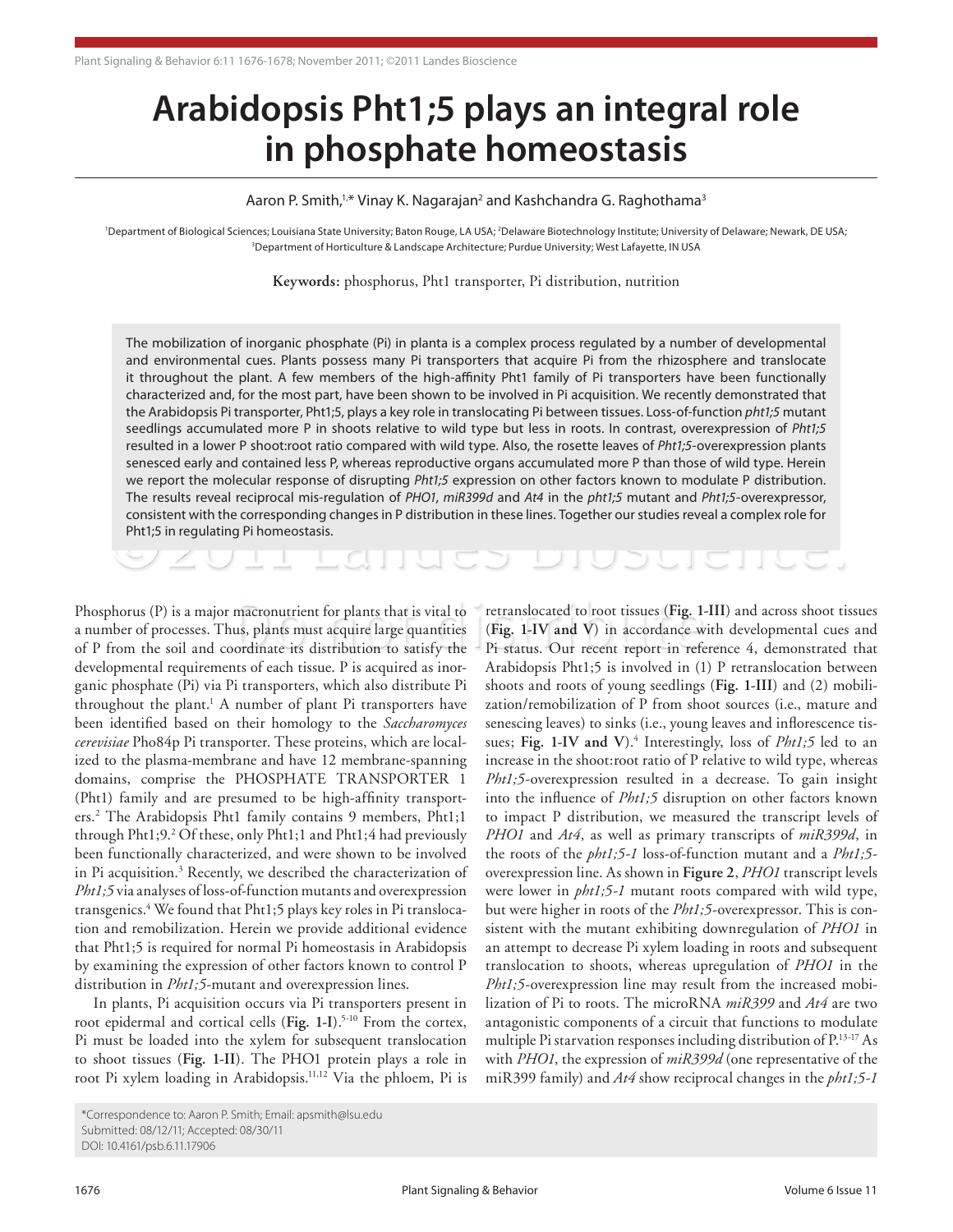

**Figure 1.** Proposed role for Pht1;5 in Pi mobilization. The processes of Pi transport are shown following its acquisition from the rhizosphere. Green labels show processes in which Pht1;5 likely plays a role. The arrows indicate the movement of Pi via the xylem (blue) and phloem (red).



**Figure 2.** Quantitative RT-PCR analysis of genes associated with P distribution. Wild-type (WT), *pht1;5-1* mutant and *Pht1;5*-overexpression (*Pht1;5-Oe*) seedlings were grown hydroponically for three weeks in high-Pi (1.25 mM Pi) media. Total RNA isolated from these plants was used for qRT-PCR. *At4g26410* was used as an internal reference gene, and the values, normalized to WT levels, are the means  $\pm$  SE of two independent biological replicates run in triplicate.

mutant and *Pht1;5*-overexpressor (**Fig. 2**). Transcript levels for *miR399d* and *At4* were higher and lower, respectfully, in *pht1;5-1* roots compared with wild type, whereas the *Pht1;5*-overexpressor accumulated less *miR399d* and more *At4* transcripts relative to wild type. This also indicates that loss of *Pht1;5* affects the shoot-derived Pi starvation signal thereby systemically upregulating the expression of *miR399d* in the roots. Taken together these results suggest that disruption of *Pht1;5* expression causes atypical Pi mobilization, which leads to the initiation of other signal transduction events that attempt to overcome the alterations in P distribution.

Pht1;5 in Pi mobilization. The processes of Pi transport<br>Pht1;5 in Pi mobilization. The processes of Pi transport<br>isition from the rhizosphere. Green labels show process that the CPI-starved Arabidopsis,<sup>8</sup> and Our recent report also indicated that Pht1;5 contributes to mobilization of Pi from mature and senescing leaves to metabolically active tissues. The leaves of transgenic Arabidopsis plants overexpressing *Pht1;5* senesced earlier than those of wild type and contained lower levels of P.<sup>4</sup> However, the *Pht1;5*-overexpressor accumulated more P in floral stalks and siliques compared with wild type.<sup>4</sup> These results are consistent with Pht1;5 functioning in retranslocation of Pi from P source to sink organs (**Fig. 1-IV and V**). A similar function was recently proposed for the rice Pi transporter, OsPht1;8. Overexpression of *OsPht1;8* led to increased P content in the panicles and hulls of transgenic rice.18 OsPht1;8 was also implicated in root-toshoot transport of Pi due to its expression at root-shoot junctions.<sup>18</sup> Similarly, *Pht1*;5 is expressed in root stele cells of Pi-starved Arabidopsis,<sup>8</sup> and mutation of *Pht1;5* led to a drop in Pi root-to-shoot translocation under Pi-deficient conditions.4 These results suggest that Pht1;5 may also contribute to the loading of Pi into root xylem for subsequent translocation to shoots

during low Pi conditions (**Fig. 1, II**).

In conclusion, our work on Pht1;5 highlights intricate regulation of Pi mobilization and distribution in higher plants. In addition to Pi acquisition from soil, high-affinity Pi transporters are also needed for internal Pi mobilization, which is controlled by the coordination of developmental and environmental (i.e., P availability) cues. Our work thus gives credence to the notion that Pi transporters are not simply downstream components of Pi signaling pathways, but rather influence gene expression and signaling events by regulating Pi homeostasis in tissues and organs.

### **Disclosure of Potential Conflicts of Interest**

No potential conflicts of interest were disclosed.